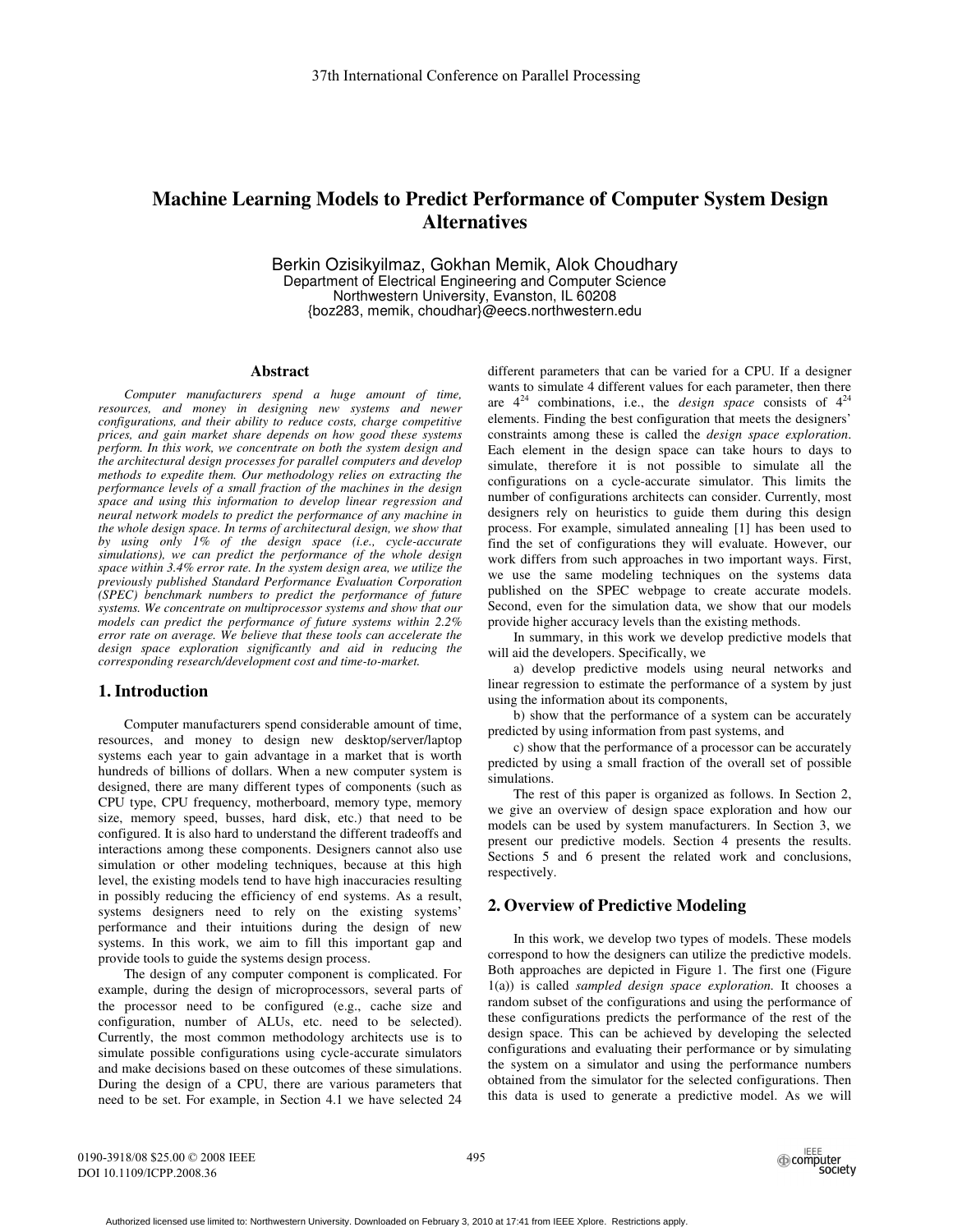describe in Section 3, we have developed several models based on linear regression and neural networks. Using the error estimation provided by modeling and validation process, we select the model (neural network or linear regression) that provides the highest accuracy. This model is then used during the design space exploration to estimate the performance of the target systems. In addition to this mode of operation, we can also generate models by using the results of the previous systems in the market. This mode of operation is called *chronological predictive models*, which uses historical performance announcements to predict the performance of future systems. In this modeling task, the selection of the input data set is determined by the already published results. Let's assume without losing any generality that we are trying to estimate the performance of the systems that will be built in 2007. We can then utilize the results announced in 2006 to develop a model, i.e. use as our training data. We estimate the error of the developed models using 2006 data set and then use the best model to predict the performances of future systems as shown in Figure 1(b). We must note that there may be other means of utilizing the predictive models during the design space exploration. However, we restrict ourselves to sampled design space exploration and chronological predictions, because they exhibit the most beneficial use for the design space exploration.



**Figure 1. Overview of design space exploration using predictive modeling: (a) sampled design space exploration and (b) chronological predictive models.** 

**An important aspect of our work is the use of real data.** In this work, we do not only show that our models can be effectively used to model simulation data, but more importantly we show that the real system performance can be accurately predicted. Specifically, we show that our models have high accuracy on performance numbers created via simulation and then show that these methods also achieve high accuracy when data from real systems are used. We train and evaluate our models using previously announced SPEC results [4] (Section 4.3). For example, to develop our models for the chronological estimations, we utilize the SPEC announcements made in 2005 to train our models and then predict the performance of the systems announced in 2006. Hence, we can precisely report how accurately we can estimate the real system performance. We must highlight that SPEC rating is the most common means of comparing the performance of different systems and hence they are of tremendous importance to system manufacturers. SPEC ratings are commonly used for marketing and also used for setting the prices of the systems. Consequently, system manufacturers put great effort in optimizing their systems for these ratings.

As we elaborate further in Section 4, the complexity and dimensionality of the data is high: the records based on the simulations include 24 dimensions (i.e., parameters); for SPEC announcements, each record provides information on 32 parameters (representing the dimensionality of the data) in the system. Each SPEC announcement also provides the execution times of SPEC applications as well as the SPEC ratings (output measures). Similarly, the simulations also provide the execution time in terms of cycles (output measure). Despite the diversity of the data sets, our predictive models are very accurate in estimating the system performance for both sampled design space exploration and chronological estimations. Specifically, for sampled design space exploration, we obtain 3.5% error rate on average when only 1% of the design space is used for training. For chronological predictions, on the other hand, the estimation error is 2.2% on average. Considering the tremendous cost advantages of using predictive models and such highly accurate predictions, the use of machine learning tools during system design space exploration, therefore, could be significant competitive advantage.

## **3. Predictive Models**

In this paper, we use predictive modeling techniques from machine learning [5, 6] to obtain estimates of performance of systems by using information about their components as the input. We use a total of nine models. The four linear regression models are described in the next section. Section 3.2 discusses the five neural network based models developed in this work.

#### **3.1. Linear Regression (LR) Models**

Regression analysis is a statistical technique for investigating and modeling the relationship between variables. In this model, we have n observations  $y=y_1,...,y_n$  called the response variables and  $x_i=x_{i,1},...,x_{i,p}$  for  $i=1..n$  that are predictor or regressor variables. The simplest linear regression is of the form y=β<sub>0</sub>+β<sub>1</sub>x+ε. In this formula β represents the coefficients used in describing the response as a linear function of predictors plus a random error ε. In our input data set we have multiple predictor variables, causing the response y to be related to p regressor/predictor variables. The model then becomes y=  $\beta_0 + \beta_1 x + \beta_2 x + \ldots + \beta_p x + \varepsilon$ , where y and x are vectors of n numbers (observations). The fitting of a regression model to the observations is done by solving the p+1  $β$  coefficients. The method of least squares error (LSE) is used. In this model, it is assumed that the error term  $\varepsilon$  has  $E(\varepsilon)=0$ ,  $Var(\varepsilon)=\sigma^2$ , and that they are uncorrelated. The least-square equation is of the form [7]

$$
S(\beta_0, \beta_1,..., \beta_p) = \sum_{i=1}^n \mathcal{E}_i^2 = \sum_{i=1}^n \left( y_i - \beta_o - \sum_{j=1}^p \beta_j x_{ij} \right)
$$

S( $\beta$ ) may be minimized by solving a system of p+1 partial derivatives of S with respect to  $\beta_{ii} \in [0,p]$ . The solutions to these equations are the estimates for the coefficients β.

2

We used the linear regression model inside the SPSS Clementine [8] tool. In Clementine there are 4 available methods for creating the linear regression models: Enter (**LR-E**), Stepwise (**LR-S**), Forwards (**LR-F**), and Backwards (**LR-B**). In our experiments, for sampled design space we have seen that the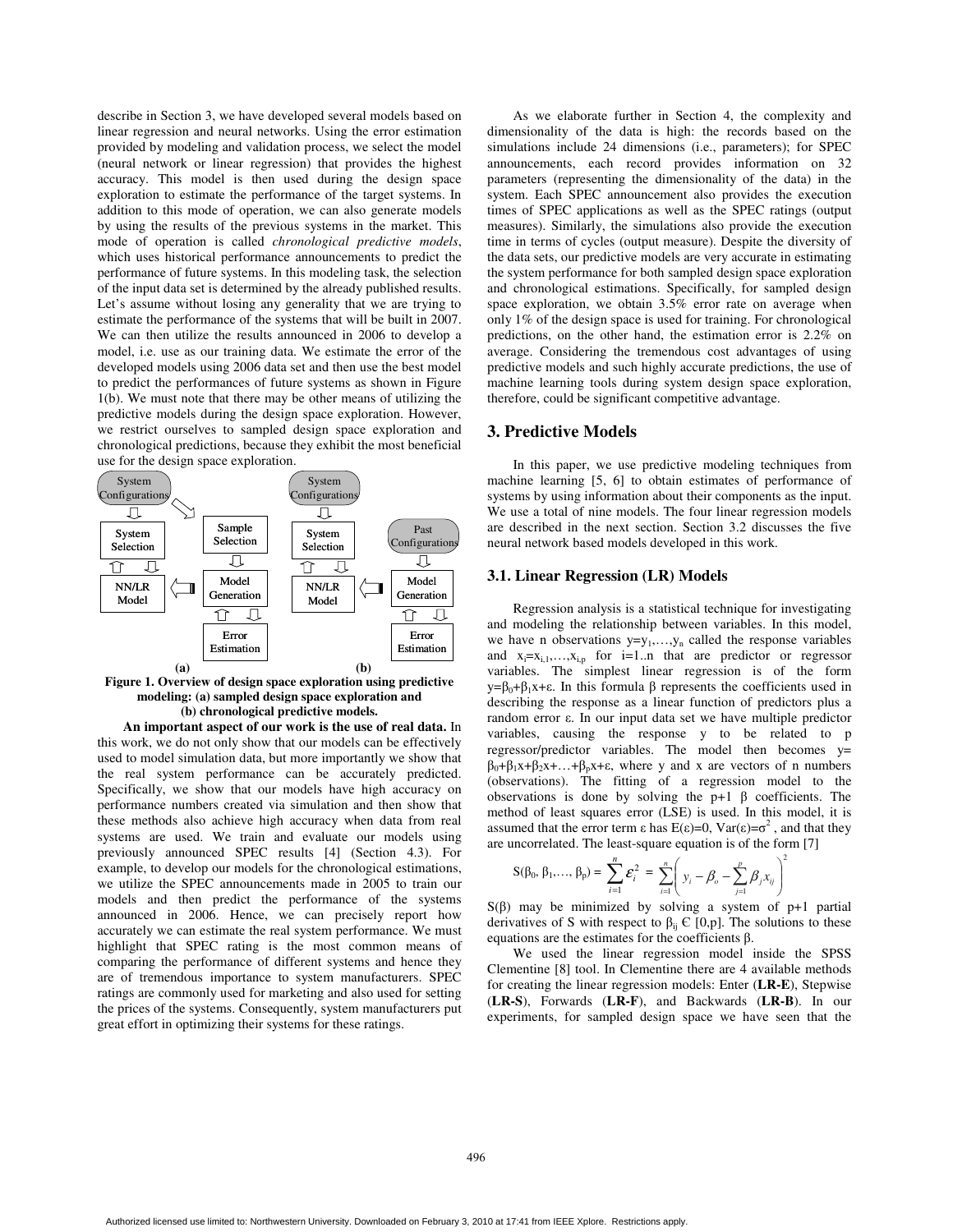Backwards (**LR-B**) method produced the best results. Therefore, we only present results for LR-B. The Backwards method builds the equation in steps. The initial model contains all of the input fields as predictors, and fields can only removed from the model. Input fields that contribute little to the model are removed until no more fields can be removed without significantly degrading the model. Generally, we found that the linear regression models can be built quickly for our system. It took on the order of milliseconds to generate the models from our input data set.

#### **3.2. Neural Network Models**

Neural networks, or more accurately, Artificial Neural Networks (ANN), have been motivated by the recognition that the human brain processes information in a way that is fundamentally different from the typical digital computer [6]. A neural network is basically a simplified model of the way the human brain processes information. It works by simulating a large number of interconnected simple processing units that resemble abstract versions of neurons. The feedforward ANN are multivariate statistical models used to relate p predictor variables  $x_1, \ldots, x_p$  to q response variables  $y_1,...,y_q$ . The model has several layers, each consisting of either the original or some constructed variables. The most common structure contains three layers: the inputs which are the original predictors, the hidden layer comprised of a set of constructed variables, and the output layer made up of the responses. For a hidden unit the activation function can be linear, hard limit, sigmoid, or tan-sigmoid function. The model is very flexible containing many parameters and it is this feature that gives a neural network a nearly universal approximation property. The usual approach to estimate the parameters is by minimizing the overall residual sum of squares taken over all responses and all observations. This is a nonlinear least-squares problem. Often backpropagation procedure, variation of steepest descent, is used.

We used the SPSS Clementine tool to build the ANN models. The neural network node provides five different training methods: Quick (**NN-Q**), Dynamic (**NN-D**), Multiple (**NN-M**), Prune (**NN-P**), and Exhaustive Prune (**NN-E**). In our models, we use two methods. The first one is the Single layer (**NN-S**) method (a modified version of NN-Q) and has a constant learning rate. This method uses only one hidden layer, which is smaller than others. As a result, the models are faster to train. This model is similar to the one developed by Ipek et al. [2]. Note that Ipek et al. use this model to for estimating the results of processor simulations. The other method that we use is Exhaustive prune (NN-E) method. In this method, network training parameters are chosen to ensure a very thorough search of the space of possible models to find the best one. It is the slowest of all, but often yields the best results. During our analysis of the models, we have observed that the time it takes to build the neural network models vary significantly. While the NN-S model takes on the order of seconds to build, the NN-E models can take up to tens of minutes for the largest input data sets. However, relative to the time and cost of building a real system, these development times are still negligible.

#### **3.3. Error Estimation using cross-validation**

Clementine software does not provide the estimated predictive error for the model it creates. In model creation, Clementine randomly divides the training data into two equal sets, using half of the data to train the model and the other half to simulate. To get an accurate estimate for the estimated predictive error, we have generated five random sets of 50% of the training data, and calculated the error the model achieves on these data subsets using cross-validation. We have taken the average predictive error on these data sets, as well as the maximum of the error. Both of the error estimates are very close, and in general maximum gives a closer estimate. Therefore, in the following sections we will only present the estimates using the maximum error. Note that the *true error rates* of the models are calculated by using the created models on the whole (100% of the) data.

#### **3.4. Data Preparation and Input Parameters**

Data preparation is an important part of the predictive modeling. In our experiments, Clementine software automatically scales the input data to the range 0-1 to prevent the effect of scales of different parameters. The linear regression methods expect the input parameters to be numerical. Therefore some of the inputs to Clementine (as they will be presented in the following section) need to be mapped to numeric values. For some other input parameters this kind of transformation is not possible, hence these are omitted by Clementine. However, neural network models can have any type of input (numeric, flag, categorical), and are automatically transformed and scaled to be used in model generation. In this work, we feed all the input available parameters to Clementine. Then the program automatically measures the importance of the parameters, and depending on the methodology adds or removes predictor variables to the model. In some of the chronological design space experiments Clementine omits some predictor variables because these input parameters does not have any variation (e.g. single L2 cache size configuration). Other than this kind of predictor elimination, we don't discard any input.

## **4. Prediction Results**

In our analysis we have used the SPEC benchmark and the corresponding published results. There are several possible methods of presenting SPEC performance numbers. For the first setup, sampled design space exploration, we have used the number of cycles the simulated processor consumes to run the SPEC applications. For the chronological design space exploration, we have used the published SPEC numbers. The most common one, SPECint2000 rate (and SPECfp2000 rate), is the geometric mean of twelve (fourteen) normalized ratios. Specifically, SPEC CPU 2000 contains 12 integer applications, 14 floating-point applications, and base runtimes for each of these applications. A manufacturer runs a timed test on the system, and the time of the test system is compared to the reference time, by which a ratio is computed. The geometric mean of these ratios provides the SPEC ratings. These ratings are important for companies because it is the means how companies compare their products with others in the market, and form their marketing strategies. Hence, in Section 4.3, we present the accuracy of our techniques for this rate. In addition, we have also tested individual SPEC applications and show that they can also be accurately estimated, however due to space constraints their presentations are omitted in this paper.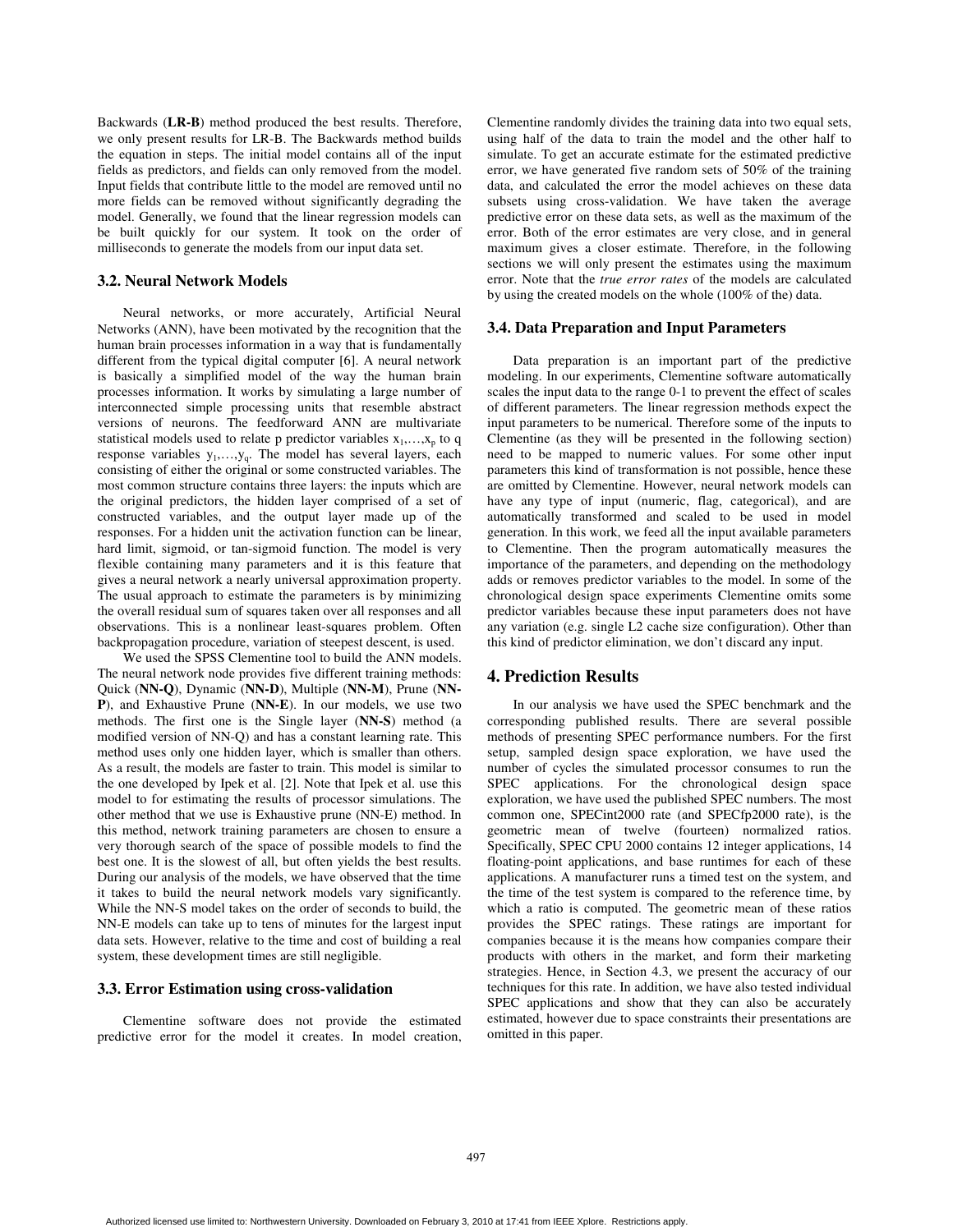In Section 4.1, we present the simulation framework that we have used and provide the details of the data that we used in the real system framework. In Section 4.2, we present predictions for sampled design space when data from the simulations are used. Then, in Section 4.3, we present the predictive models for chronological estimations, i.e., the results when the training data set contains records from year 2005 and the predicted data set contains records from year 2006, for single processor and multiprocessor systems, respectively.

#### **4.1. Framework**

For sampled design space models, we use SimpleScalar [12] tool set, which is a system software infrastructure used to build modeling applications for program performance analysis, detailed microarchitectural modeling, and hardware-software coverification. We do not use any particular feature of the simulator in our models; hence our approach may be applied to other simulator frameworks. For our analysis, based on the work by Phansalkar et al. [14] we have selected 12 applications from the SPEC2000 benchmark. The results for the following applications are presented due to space constraints: applu (fp), equake (fp), gcc (int), mesa (fp), and mcf (int). The remaining results are similar. In our simulation framework, we use a partial simulation technique to reduce time for simulation per each application, while incurring a slight loss of accuracy, because the SPEC applications runs billions of instructions, and simulators are usually slow. Since we want to get simulations for all the configurations in our design space, it is impossible to run the applications to completion. We have used SimPoint [13], which uses Basic Block Distribution Analysis as an automated approach for finding the small portions of the program to simulate that are representative of the entire program's execution. This approach is based upon using profiles of a program's code structure (basic blocks) to uniquely identify different phases of execution in the program. We use the simulation points given by SimPoint and execute 100 Million instructions for each interval.

Table 1 shows the parameters used for the microprocessor study, which corresponds to 4608 different configurations per benchmark. Note that this corresponds to performing 4608 simulations for each target benchmark. We have calculated the range of the simulated execution cycles (i.e., the ratio of the fastest to slowest configuration for each benchmark) and the variance: Applu/1.62/0.16, Equake/1.73/0.19, Gcc/5.27/0.33, Mesa/2.22/0.19, and Mcf/6.38/0.71. We can see that the range of the results can be very wide for some applications (e.g., mcf has a range of 6.38). Despite this range, our models can predict the simulation outcome very accurately by using a small fraction of the simulation data (c.f., Section 4.2).

In addition to predicting the simulation outcome (Sampled Design Space described in Section 4.2), we also perform modeling of real system performance (Chronological Estimations described in Section 4.3). For these models, we use the SPEC announcements. SPEC contains results announced since 1999. Hence, we have to first prune the data before developing our models. Specifically, SPEC results contain announcements from Intel, Alpha, SGI, AMD, IBM Power PC, Sun Ultra SPARC, etc. based systems. Among these, we have chosen to analyze the systems based on AMD Opteron (Opteron), Intel Pentium D

**Table 1. Configurations used in microprocessor study** 

| <b>Parameters</b>                                         | <b>Values</b>                             |  |  |  |
|-----------------------------------------------------------|-------------------------------------------|--|--|--|
| L1 Data Cache Size                                        | 16, 32, 64 KB                             |  |  |  |
| L1 Data Cache Line Size                                   | 32, 64 B                                  |  |  |  |
| L1 Data Cache Associativity                               | 4                                         |  |  |  |
| L1 Instruction Cache Size                                 | 16, 32, 64 KB                             |  |  |  |
| L1 Instruction Cache Line Size                            | 32, 64 KB                                 |  |  |  |
| L1 Instruction Cache Assoc.                               | 4                                         |  |  |  |
| L <sub>2</sub> Cache Size                                 | 256, 1024 KB                              |  |  |  |
| L <sub>2</sub> Cache Line Size                            | 128 B                                     |  |  |  |
| L2 Cache Associativity                                    | 4,8                                       |  |  |  |
| L3 Cache Size                                             | $0, 8$ MB                                 |  |  |  |
| L <sub>3</sub> Cache Line Size                            | 0, 256 B                                  |  |  |  |
| L3 Cache Associativity                                    | 0.8                                       |  |  |  |
| <b>Branch Predictor</b>                                   | Perfect, Bimodal,<br>2-level, Combination |  |  |  |
| Decode/Issue/Commit Width                                 | 4,8                                       |  |  |  |
| Issue wrong                                               | Yes, No                                   |  |  |  |
| Register Update unit                                      | 128, 256                                  |  |  |  |
| Load/Store queue                                          | 64, 128                                   |  |  |  |
| <b>Instruction TLB</b> size                               | 256, 1024 KB                              |  |  |  |
| Data TLB size                                             | 512, 2048 KB                              |  |  |  |
| Functional Units (ialu, imult,<br>memport, fpalu, fpmult) | 4/2/2/4/2, 8/4/4/8/4                      |  |  |  |

 (Pentium D), Intel Pentium 4 (Pentium 4), and Intel Xeon (Xeon). We also model multiprocessor systems based on AMD Opteron: 2, 4, and 8 way Shared Memory Multiprocessors (SMPs) are modeled, corresponding to AMD Opteron 2, 4, and 8, respectively. The main reason for this selection is that these systems are the most commonly used systems, which is also evidenced by the low number of SPEC entries with the remaining processors. We analyze the systems based on the processor type because we have observed that when different processor types are used, the system configurations were significantly different from each other, preventing us from making a relative comparison.

An important property of the announcements is that even within a single processor family, the performance numbers showed significant variation: Opteron based systems has 138 records with a range of 1.40 times (i.e., the best system has 1.40 times better performance than the worst system) and variation of 0.08; Opteron 2 based systems have 152/1.58/0.11, Opteron 4 based systems have 158/1.70/0.12, Opteron 8 based systems have 58/1.68/0.13, Pentium D based systems have 71/1.45/0.10, Pentium 4 based systems have 66/3.72/0.34 and Xeon based systems have 216/1.34/0.09 records/range/variation values. The SPEC announcements contain information about the systems as well as execution times of each application. Each announcement provides the configuration of 32 system parameters: company, system name, processor model, bus frequency, processor speed, floating point unit, total cores (total chips, cores per chip), SMT (yes/no), Parallel (yes/no), L1 instruction and data cache size (per core/chip), L2 data cache size (on/off chip, shared/nonshared, unified/nonunified), L3 cache size (on/off chip, per core/chip, shared/nonshared, unified/nonunified), L4 cache size (# shared, on/off chip), memory size and frequency, hard drive size, speed and type, and extra components. Currently, there are 7032 announced results (3550 integer and 3482 floating-point).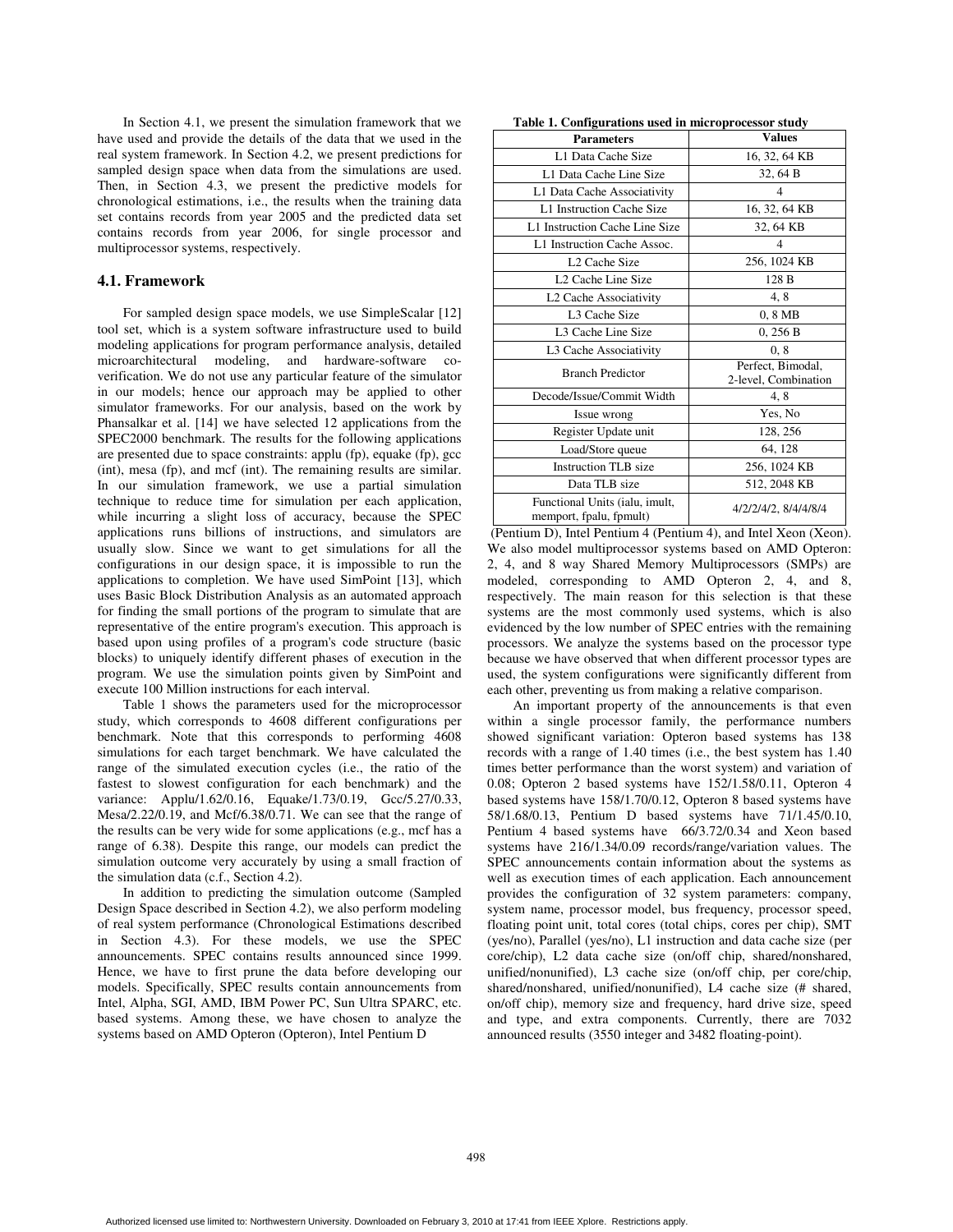## **4.2. Sampled Design Space Modeling**

In this section, we present the prediction accuracy results for the sampled design space exploration. For these experiments, prediction models are created by randomly sampling 1% to 5% of the data and then using this data subset to build (train) the models. We then extract estimated error rates for each model using the approach presented in Section 3 and the true error rates are calculated using the entire data set. As described in Section 2, this approach can be used to reduce the design space size and hence accelerate the design space exploration. In Figures 2 through 6, we present the mean of the percentage prediction error, which is calculated by  $100^*$  $|\hat{y}_i - y_i|/y_i$ , where  $\hat{y}_i$  is the predicted and  $y_i$  is the true (reported) number for the i<sup>th</sup> record in the data used. In general, we observe that neural network models have better prediction rates than linear regression models. This relative success is expected because neural networks are better at modeling complex data sets.

Due to limited space, in this section we present the results for the best Linear Regression model (LR-B) and the best Neural Network model (NN-E), and a fast Neural Network model (NN-S). The general trend shows that as the training sample size increases from 1% to 5%, we obtain better prediction accuracy. This is due to the fact that the smaller training sets include less/insufficient information to capture the underlying complex relationship between design parameters. In some instances, we may observe that the error rates may have increased a little or stayed about the same when going to a higher training sample size. The main reason for this is the random selection of the training set. Even though the data selection is random, it is possible that the selected points may not be uniform through out the design space; hence the created model fits a portion of the space very accurately and not fitting the rest. Another point to observe is that Neural Network models generally have better prediction accuracy than Linear Regression models. This is due to the fact that linear models are inadequate to model the nonlinear changes and predictor interactions, while neural networks' complex data modeling capabilities provide a good fit of the results and hence highly accurate predictions. As it is seen in Figure 2, for the Applu application NN-E achieves 1.8% error rate when 1% of the design spaced is used in training. This rate drops below 1% error as the training data set size is increased to 2%. For NN-E, we observe a similar behavior for Equake (Figure 3) and Mcf (Figure 5) applications. On the other hand, Gcc (Figure 4) and Mesa (Figure 6) exhibit higher error rates. An interesting observation is that the accuracy of Neural Network models increases while the training data increases and very little change occurs for linear regression models. On average (over the all applications), NN-S method achieves 94.06% estimation accuracy at 1% sampling rate and the accuracy goes up to 98.22% when 3% sampling rate is used. NN-E, on the other hand, achieves 96.52% estimation accuracy on 1% sampling rate, which goes up to 99.08% at 3% sampling rate. Note that the NN-S method is similar to the model used by Ipek et al. [2].

Another observation is that the difference between the estimated error and the true error rates is generally small. The estimated error is smaller than the true error in some cases. They become very close to the true error rates after 3% sampling of the whole design space.

## **4.3. Chronological Predictive Modeling**

In the previous section, we have shown that the predictive models achieve high prediction accuracies for estimating the performance of simulations. In this section, we present the success of the models when applied to performance prediction of manufactured systems. This section presents the results for chronological predictive models for single processor and multiprocessor based systems, which use historical performance announcements to predict the performance of future systems. We used the published results in 2005 to predict the performance of the systems that were built and reported in 2006.

In Figure 7, we present the prediction error for different Linear Regression and Neural Network models for Intel Xeon, Intel Pentium 4, and Intel Pentium D based systems. The percentage error is calculated as described in the previous section. The mean and standard deviation of the percentage prediction error are shown by circles and error bars, respectively. In general, we see that Linear Regression models perform better than Neural Networks. One of the main reasons for this is the fact that neural networks tend to over-fit to the data. In our case, the model built using 2005 data is very accurate for predicting 2005 data, however when we try to predict 2006, the over-fitting causes larger errors in estimations. However, linear regression does not have this problem and is successful in predicting 2006 results. In Figure 7, we see the best accuracy is achieved using with linear regression enter (LR-E) method of linear regression with an error rate of 2.1%, 1.5%, and 2.2% for Intel Xeon, Pentium 4, and Pentium D based systems, respectively. Figure 8a shows the results for Opteron based systems. The accuracies of the models are similar to the other single processor families. For Pentium D (Figure 7c), all the models perform about the same and produce roughly 2% error rate. The reason for this is that the data points are very similar to each other, because Pentium D results contain less than 2 years of data. Therefore, there have not been major changes in the systems and as a result, the neural network models are as successful as the linear regression models.

 In Figure 8, we present the 1, 2, 4, 8 processor results for AMD Opteron based systems. The prediction accuracy results for the multiprocessor systems are similar to the single processor cases. A trend that we observe is that going to more complex systems, Opteron-2 (Figure 8b) to Opteron-4 (Figure 8c) to Opteron-8 (Figure 8d), we have a slightly higher minimum error rate of 3.1%, 3.2%, and 3.5%, respectively. These minimum error rates are achieved with the stepwise (LR-S) and backward (LR-B) methods. Here we see that LR-S/LR-B methods perform significantly better than the LR-E method. The reason for this is LR-E method uses all predictors as input and hence the model has a tighter fit to the training data, while LR-S method only adds a predictor to the model if it improves the quality of the model significantly. Likewise, LR-B method removes predictors if the predictor does not improve the quality of the model above a specified threshold. Hence, LR-S and LR-B methods converge to the same model in these cases. In these examples we see that LR-S/LR-B methods use lesser predictors than LR-E and perform better on the test (future) data. Another observation is that the neural networks perform poorer than linear regression models. Their prediction rate seems to get highly inaccurate as the number of processors in the system increases.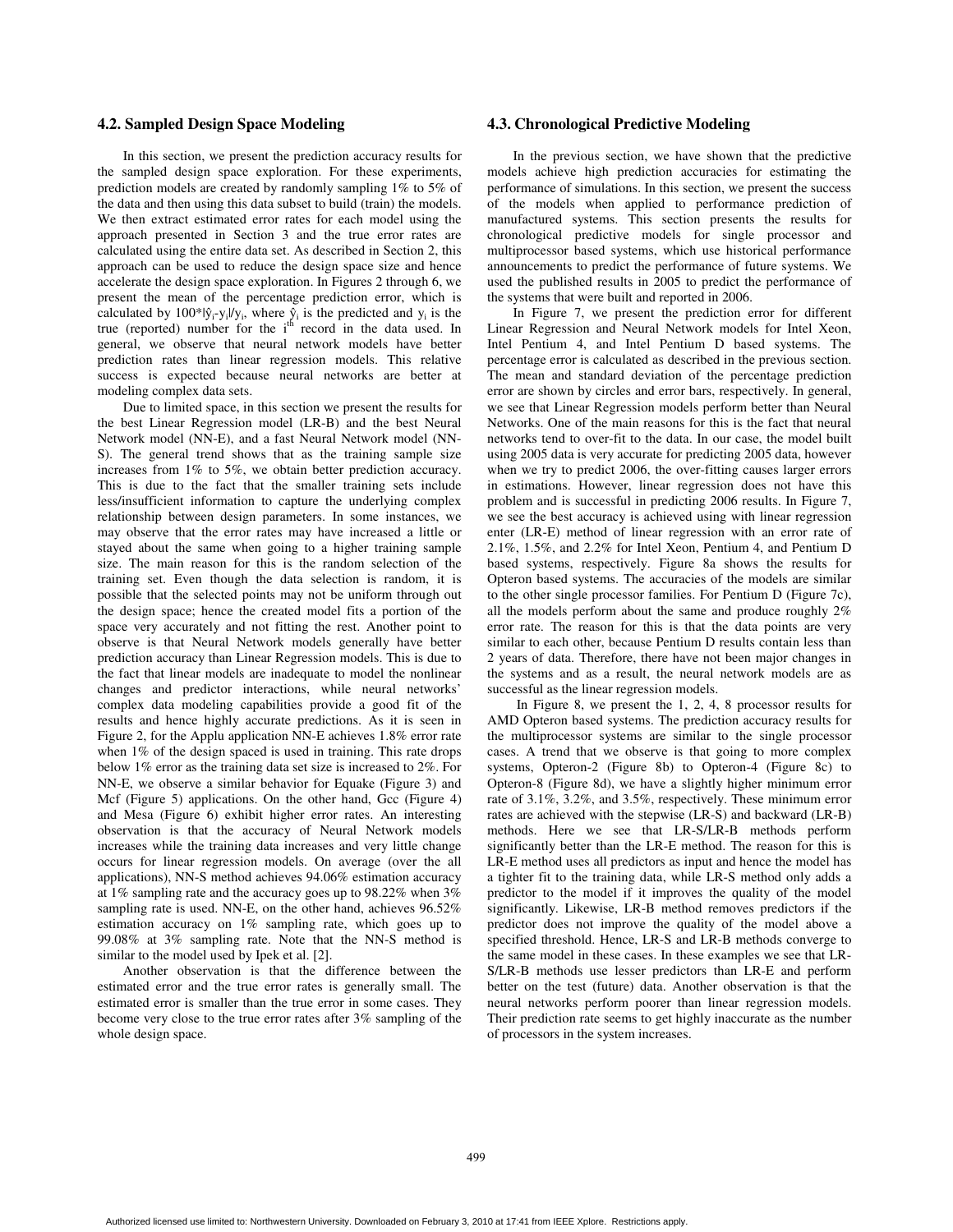

**Figure 6. Estimated vs. true error rates for Mesa application: NN-E (L), NN-S (M), LR-B (R)** 

500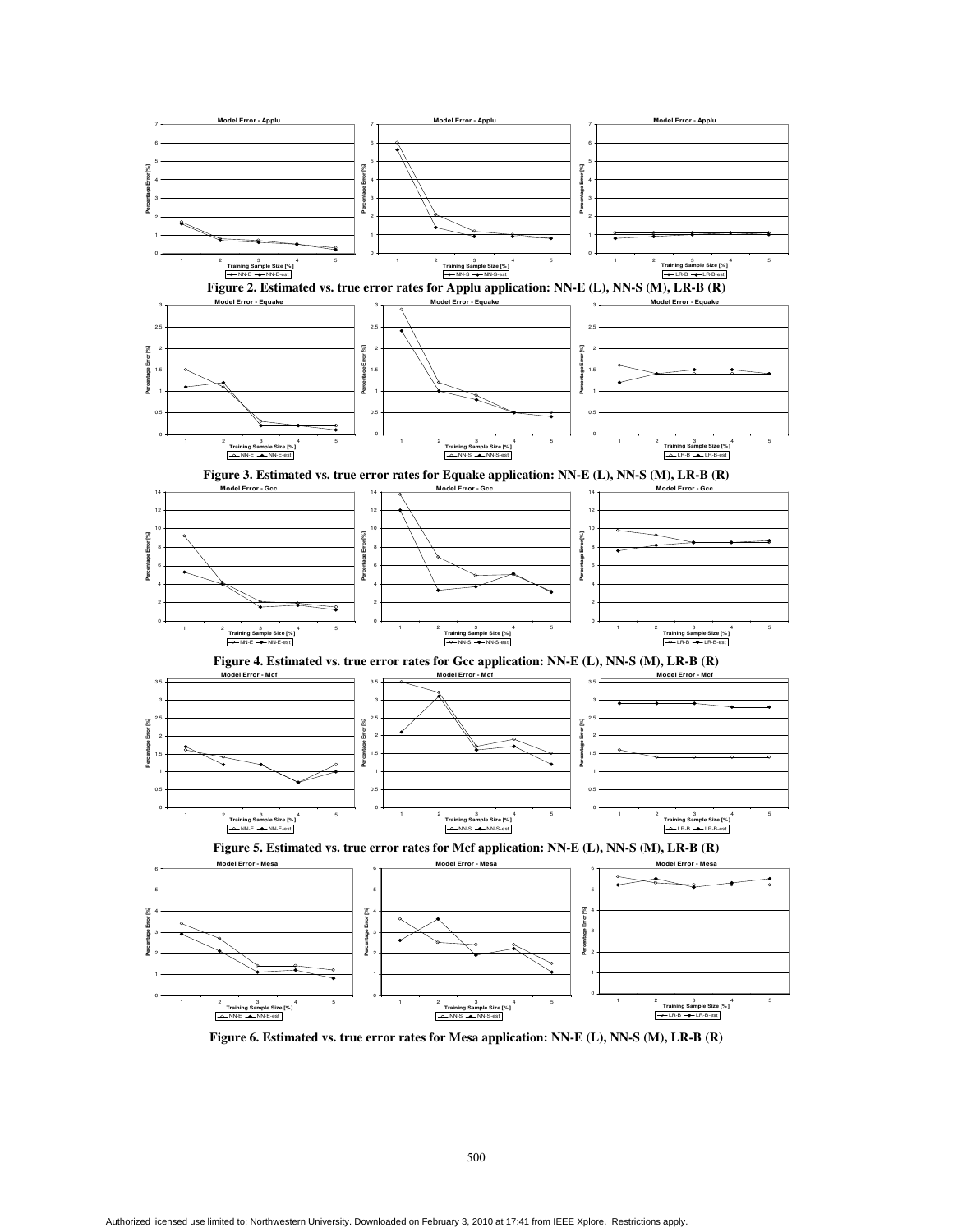

**Table 2. The best accuracy and the model that achieves this for single and multi-processor chronological predictive modeling. Prediction** Xeon Pentium D Pentium 4 Opteron Opteron 2 Opteron 4 Opteron 8

|                   | Accuracy |      | 2.1                                                     | 2.2    |      | 1.5                                                       | 2.1                                                                                                                                                                 |           | 3.2         |             |  |  |
|-------------------|----------|------|---------------------------------------------------------|--------|------|-----------------------------------------------------------|---------------------------------------------------------------------------------------------------------------------------------------------------------------------|-----------|-------------|-------------|--|--|
|                   | Method   |      | $LR-E$                                                  | $LR-E$ |      | $LR-E$                                                    | $LR-B/LR-S$                                                                                                                                                         | LR-B/LR-S | $LR-B/LR-S$ | $LR-B/LR-S$ |  |  |
|                   |          |      | Table 3. Average accuracy results from SPEC simulations |        |      | predictor variables. Within these, there are generally tv |                                                                                                                                                                     |           |             |             |  |  |
| <b>Statistics</b> |          | 1%   | 2%                                                      | $3\%$  | 4%   | 5%                                                        | factors that are significantly more important than of<br>important factors and their order of importance chan                                                       |           |             |             |  |  |
| $LR-B$            |          | 4.2  |                                                         | 3.82   | 3.8  | 3.8                                                       |                                                                                                                                                                     |           |             |             |  |  |
| $NN-E$            |          | 3.48 | 2.04                                                    | 1.14   | 0.94 | 0.88                                                      | processor family to another. For example, for the<br>systems, (Figure 8) the most important parameters<br>naturalize (with their relative importance presented in p |           |             |             |  |  |
| $NN-S$            |          | 5.94 | 3.18                                                    | 2.22   | 1.16 | 1.5                                                       |                                                                                                                                                                     |           |             |             |  |  |
| Select            |          | 3.4  | 2.6                                                     | 1.14   | 0.94 | 0.88                                                      |                                                                                                                                                                     |           |             |             |  |  |

# **4.4. Summary**

In the previous sections, we have presented the results for SPEC benchmark simulation results for the microprocessors and SPEC published results for real systems. For the sampled design space exploration using simulation results (Section 4.2), we see that generally neural network methods perform better than linear regression methods. When we compare the neural network models in themselves, exhaustive prune method has the best prediction accuracy. The summary of the results presented in Section 4.2 are shown in Table 3. The last row, select method, shows the error rates that would be achieved if the method that gives the best result on the estimation is used for predicting the whole data set. The results reveal that select method successfully finds the best model and uses it for the predictions. Note that for the 1% sampling rate, select method performs better than the NN-E. The reason for this is the Applu application; select method uses LR-B, which gives a better accuracy than NN-E. Therefore, the average accuracy of the select method is better than the NN-E method.

Table 2 summarizes the results presented in Section 4.3. In this table, we present the best accuracy achieved and the method that achieves it for different systems. As mentioned previously, linear regression models perform well, achieving error rates ranging between 1.5% and 3.5% on single and multiprocessor systems. The models described in Section 4.3 include 3 to 10

predictor variables. Within these, there are generally two or three factors that are significantly more important than others. The important factors and their order of importance change from a processor family to another. For example, for the Opteron systems, (Figure 8) the most important parameters for neural networks (with their relative importance presented in parenthesis) are processor speed (0.659), memory frequency (0.154), L2 being on chip or off chip (0.147), and L1 data cache size (0.139). Note that the importance factor denotes the relative importance of the input factor (0 denoting that the field has no effect on the prediction and 1.0 denoting that the field completely determines the prediction). For the same predictions, the linear regression model included processor speed and memory size with standardized beta coefficients of 0.915 and 0.119, respectively. Standardized beta coefficients show the relative importance of the predictor variable. While for Pentium D based systems (Figure 7c), the important factors used in the neural network model are processor speed (0.570), L2 cache size (0.500), L1 cache being shared or not (0.206), L2 cache being shared or not (0.154), L1 data cache size (0.145), and bus frequency (0.120). Linear regression, on the other hand, uses processor speed (0.733), L2 cache size (0.583), memory size (0.001), memory frequency (0.094), and L1 cache size (0.297). Overall, the combinations of all parameters aid in the high prediction rates we observe.

An important difference between the chronological and simulation analysis is that the number of available data points is usually small for chronological analysis. Hence the diversity for many of the components is hard to capture in the created models, higher error rates are seen. In simulation data, the huge number of points is created by keeping the input parameters as constant and